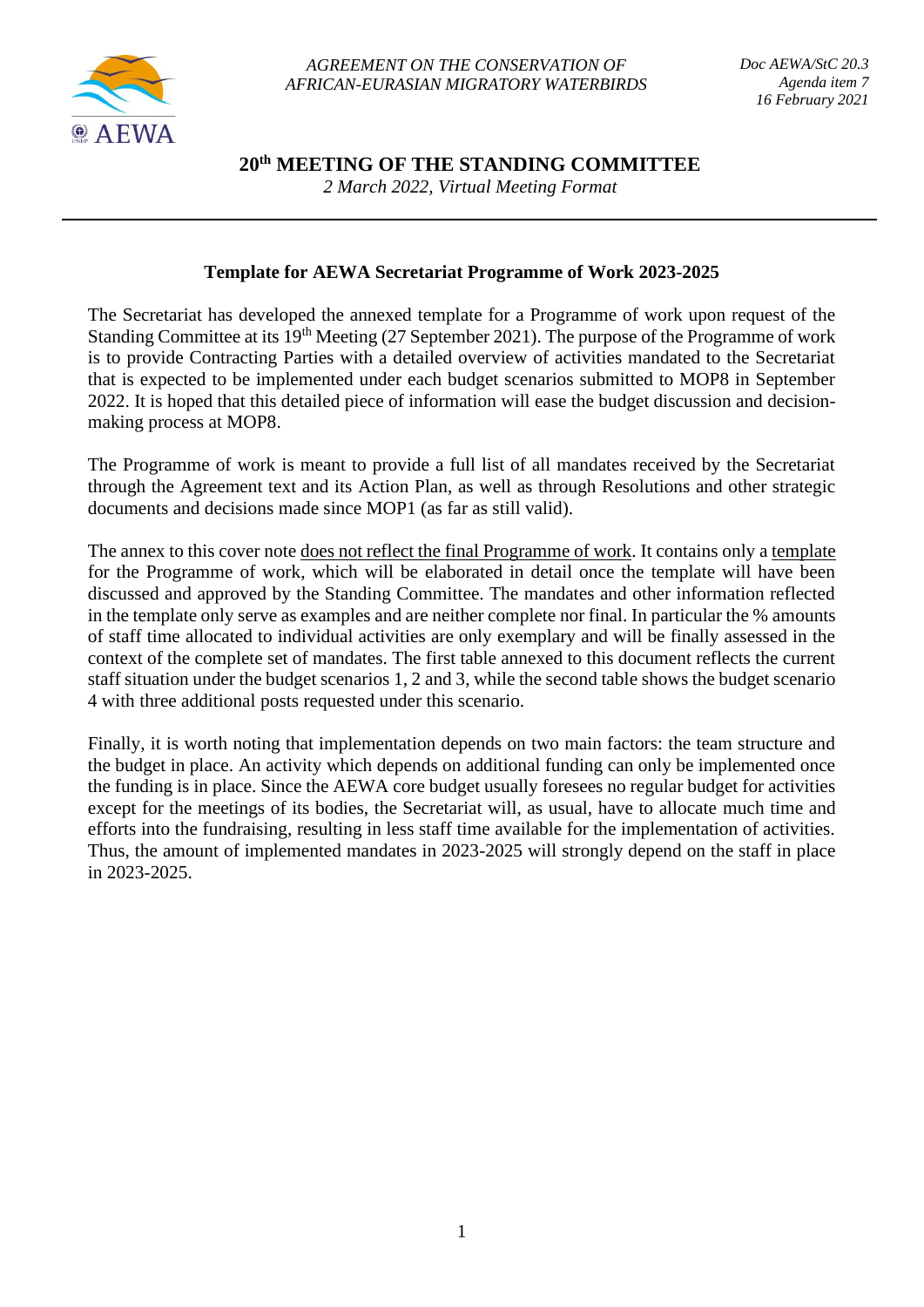## **I. AEWA Secretariat Programme of work 2023 – 2025, budget scenario 1, 2 and 3 (template)**

| <b>No</b> | Mandate                                                    | <b>Activities</b>                                                                                                                                                                                                                                                                                                                                                                                                                                                                                                                                                                                                                                                                                                                                                                                                                                             |                                  |                         |                         |                         |                           |                                              | Scenario 1 and 2                            |                         |                         |                         |                           |                                                           |                         |                         |                         |                         |                         |                                         | Scenario 3                            |                         |                         |                         |                           |                                              |                                                     |                                    |
|-----------|------------------------------------------------------------|---------------------------------------------------------------------------------------------------------------------------------------------------------------------------------------------------------------------------------------------------------------------------------------------------------------------------------------------------------------------------------------------------------------------------------------------------------------------------------------------------------------------------------------------------------------------------------------------------------------------------------------------------------------------------------------------------------------------------------------------------------------------------------------------------------------------------------------------------------------|----------------------------------|-------------------------|-------------------------|-------------------------|---------------------------|----------------------------------------------|---------------------------------------------|-------------------------|-------------------------|-------------------------|---------------------------|-----------------------------------------------------------|-------------------------|-------------------------|-------------------------|-------------------------|-------------------------|-----------------------------------------|---------------------------------------|-------------------------|-------------------------|-------------------------|---------------------------|----------------------------------------------|-----------------------------------------------------|------------------------------------|
|           |                                                            |                                                                                                                                                                                                                                                                                                                                                                                                                                                                                                                                                                                                                                                                                                                                                                                                                                                               | $\overline{a}$<br>Ex/ExSec/<br>% | Ex/Support/P2<br>$\%$   | Ex/Assistant/G5<br>$\%$ | SICU/Head/P3<br>$\%$    | SICU/Assistant/G5<br>$\%$ | Coord/P2<br>SICU/EGMP (<br>(volycon)<br>$\%$ | ଞ୍<br>Ĕ<br>Š<br>SICU/EGMP<br>(volycon)<br>% | 1/Coord/P2<br>%         | Al/Asssitant/G5<br>$\%$ | Info/Officer/P2<br>$\%$ | Info/Assistant/G5<br>$\%$ | ្ទ<br>portan<br>(CMS p<br>IMCA/Supp<br>Assistance<br>$\%$ | 요<br>Ex/ExSec/<br>$\%$  | Ex/Support/P3<br>%      | Ex/Assistant/G5<br>%    | SICU/Head/P4<br>%       | SICU/Assistant/<br>$\%$ | 4/P <sub>2</sub><br>చ<br>SICU/EGMP<br>% | tant/G5<br>Assis<br>SICU/EGMP<br>$\%$ | Al/Coord/P3<br>$\%$     | Al/Asssitant/G5<br>%    | Ë.<br>Info/Office<br>%  | Info/Assistant/G5<br>$\%$ | IMCA/Support and<br>Assistance (CMS pos<br>% | <b>Funding</b><br>secured<br>through core<br>budget | Activity subject to<br>fundraising |
| 1.        |                                                            | <b>General staff obligations and work</b>                                                                                                                                                                                                                                                                                                                                                                                                                                                                                                                                                                                                                                                                                                                                                                                                                     |                                  |                         |                         |                         |                           |                                              |                                             |                         |                         |                         |                           |                                                           |                         |                         |                         |                         |                         |                                         |                                       |                         |                         |                         |                           |                                              |                                                     |                                    |
| 1.1       | All mandates                                               | General support from G staff towards all Secretariat activities                                                                                                                                                                                                                                                                                                                                                                                                                                                                                                                                                                                                                                                                                                                                                                                               | $\mathbf 0$                      | $\mathbf{0}$            | 20                      | $\mathbf 0$             | 50                        | $\mathbf 0$                                  | 50                                          | $\mathbf{0}$            | 50                      | $\mathbf{0}$            | 50                        |                                                           | $\mathbf{0}$            | $\mathbf{0}$            | 20                      | $\mathbf{0}$            | 50                      | $\mathbf{0}$                            | 50                                    | $\mathbf 0$             | 50                      | $\mathbf{0}$            | 50                        |                                              |                                                     |                                    |
|           |                                                            |                                                                                                                                                                                                                                                                                                                                                                                                                                                                                                                                                                                                                                                                                                                                                                                                                                                               |                                  |                         |                         |                         |                           |                                              |                                             |                         |                         |                         |                           |                                                           |                         |                         |                         |                         |                         |                                         |                                       |                         |                         |                         |                           |                                              |                                                     |                                    |
| 1.2       | UN rules and regulations                                   | Administrative support from G staff towards Secretariat (procurement,<br>contracts, invoices etc.)                                                                                                                                                                                                                                                                                                                                                                                                                                                                                                                                                                                                                                                                                                                                                            | $\mathbf{0}$                     | $\mathbf{0}$            | 62                      | $\mathbf{0}$            | $\mathbf{0}$              | $\mathbf{0}$                                 | $\mathbf{0}$                                | $\mathbf{0}$            | $\mathbf{0}$            | $\mathbf{0}$            | $\mathbf{0}$              |                                                           | $\mathbf{0}$            | $\mathbf{0}$            | 62                      | $\overline{\mathbf{0}}$ | $\mathbf{0}$            | $\mathbf{0}$                            | $\mathbf{0}$                          | $\mathbf{0}$            | $\mathbf{0}$            | $\mathbf{0}$            | $\mathbf{0}$              |                                              | $^{\circ}$                                          | no                                 |
| 1.3       | UN rules and regulations                                   | Regular staff obligations and entitlements, i.e. participation in staff<br>meetings, tasks linked to human resources management, supervision of<br>other staff/internal reporting requirements, administrative work, sick leave<br>etc.                                                                                                                                                                                                                                                                                                                                                                                                                                                                                                                                                                                                                       | 15                               | 15                      | 15                      | 15                      | 15                        | 15                                           | 15                                          | 15                      | 15                      | 15                      | 15                        |                                                           | 15                      | 15                      | 15                      | 15                      | 15                      | 15                                      | 15                                    | 15                      | 15                      | 15                      | 15                        |                                              | $\Omega$                                            | no                                 |
| 1.4       | UN rules and regulations                                   | Mandatory staff training (5 days/year min.) and additional individual<br>training, as needed                                                                                                                                                                                                                                                                                                                                                                                                                                                                                                                                                                                                                                                                                                                                                                  | $\overline{\mathbf{3}}$          | $\overline{\mathbf{3}}$ | $\overline{\mathbf{3}}$ | $\overline{\mathbf{3}}$ | $\overline{\mathbf{3}}$   | $\overline{\mathbf{3}}$                      | $\overline{\mathbf{3}}$                     | $\overline{\mathbf{3}}$ | $\overline{\mathbf{3}}$ | $\overline{\mathbf{3}}$ | $\overline{\mathbf{3}}$   |                                                           | $\overline{\mathbf{3}}$ | $\overline{\mathbf{3}}$ | $\overline{\mathbf{3}}$ | $\overline{\mathbf{3}}$ | $\overline{\mathbf{3}}$ | $\overline{\mathbf{3}}$                 | $\overline{\mathbf{3}}$               | $\overline{\mathbf{3}}$ | $\overline{\mathbf{3}}$ | $\overline{\mathbf{3}}$ | $\overline{\mathbf{3}}$   |                                              | $^{\circ}$                                          | no                                 |
|           |                                                            |                                                                                                                                                                                                                                                                                                                                                                                                                                                                                                                                                                                                                                                                                                                                                                                                                                                               |                                  |                         |                         |                         |                           |                                              |                                             |                         |                         |                         |                           |                                                           |                         |                         |                         |                         |                         |                                         |                                       |                         |                         |                         |                           |                                              |                                                     |                                    |
|           | <b>Article VI and VIII AEWA</b>                            | <b>Arrange and service meetings of MOPs</b><br>(including after-meeting follow-up work)                                                                                                                                                                                                                                                                                                                                                                                                                                                                                                                                                                                                                                                                                                                                                                       | $5\overline{5}$                  | 10                      | $\mathbf{0}$            | 5 <sup>5</sup>          | $\mathbf{0}$              | 5 <sub>5</sub>                               | $\mathbf{0}$                                | 5                       | $\mathbf{0}$            | 5                       | $\mathbf{o}$              |                                                           | 5                       | 10                      | $\bullet$               | $5\overline{5}$         | $\overline{\mathbf{0}}$ | 5                                       | $\mathbf{0}$                          | 5                       | $\mathbf{o}$            | 5                       | $\mathbf{0}$              |                                              | 134,962 EUR                                         | yes                                |
|           |                                                            |                                                                                                                                                                                                                                                                                                                                                                                                                                                                                                                                                                                                                                                                                                                                                                                                                                                               |                                  |                         |                         |                         |                           |                                              |                                             |                         |                         |                         |                           |                                                           |                         |                         |                         |                         |                         |                                         |                                       |                         |                         |                         |                           |                                              |                                                     |                                    |
|           | Art. VII and VIII AEWA                                     | Arrange and service meetings of the Techncial Committee (including follow                                                                                                                                                                                                                                                                                                                                                                                                                                                                                                                                                                                                                                                                                                                                                                                     | $\overline{2}$                   | $\mathbf{0}$            | $\mathbf 0$             | ${\bf 10}$              | $\mathbf{0}$              | $\mathbf 0$                                  | $\mathbf{0}$                                | $\mathbf{0}$            | $\mathbf{o}$            | $\mathbf{0}$            | $\mathbf{0}$              |                                                           | $\overline{\mathbf{2}}$ | $\mathbf 0$             | $\pmb{\mathsf{o}}$      | ${\bf 10}$              | $\mathbf{o}$            | $\mathbf 0$                             | $\mathbf 0$                           | $\mathbf{o}$            | $\bullet$               | $\mathbf{0}$            | $\mathbf 0$               |                                              | 35,381 EUR                                          | no                                 |
| 3.1       | Resolution 7.11                                            | Facilitate the work of the Technical Committee                                                                                                                                                                                                                                                                                                                                                                                                                                                                                                                                                                                                                                                                                                                                                                                                                | $\overline{0}$                   | $\mathbf{0}$            | $\circ$                 | 30                      | $\circ$                   | $\circ$                                      | $\overline{0}$                              | $\mathbf{0}$            | $\circ$                 | 5                       | $\mathbf{0}$              |                                                           | $\overline{0}$          | $\mathbf{0}$            | $\overline{0}$          | 30                      | $\overline{0}$          | $\overline{0}$                          | $\overline{0}$                        | $\overline{0}$          | $\overline{0}$          | $\overline{0}$          | $\overline{0}$            |                                              | $\mathbf{0}$                                        | no                                 |
| 4.        | <b>Resolution 2.6</b>                                      | Assist with the work of the Standing Committee                                                                                                                                                                                                                                                                                                                                                                                                                                                                                                                                                                                                                                                                                                                                                                                                                |                                  |                         |                         |                         |                           |                                              |                                             |                         |                         |                         |                           |                                                           |                         |                         |                         |                         |                         |                                         |                                       |                         |                         |                         |                           |                                              |                                                     |                                    |
| 4.1       | Resolution 2.6                                             | Arrange and service meetings of the Standing Committee                                                                                                                                                                                                                                                                                                                                                                                                                                                                                                                                                                                                                                                                                                                                                                                                        | 5                                | $5\overline{ }$         | $\mathsf 0$             | $\mathsf 0$             | $\mathbf 0$               | $\mathbf 0$                                  | $\overline{\mathbf{0}}$                     | $\mathbf 0$             | $\mathbf 0$             | $\mathbb O$             | $\mathbb O$               |                                                           | 5                       | $\overline{5}$          | $\mathbf 0$             | $\mathbf 0$             | $\,$ 0 $\,$             | $\mathbb O$                             | $\mathbb O$                           | $\mathbb O$             | $\circ$                 | $\mathbf 0$             | $\mathbb O$               |                                              | 22,893 EUR                                          | no                                 |
| 4.2       | Resolution 2.6                                             | Facilitate the work of the Standing Committee                                                                                                                                                                                                                                                                                                                                                                                                                                                                                                                                                                                                                                                                                                                                                                                                                 | 5                                | 5                       | $\mathbf{0}$            | $\circ$                 | $\mathsf 0$               | $\overline{0}$                               | $\overline{0}$                              | $\mathbf{0}$            | $\circ$                 | $\overline{2}$          | $\mathbf{0}$              |                                                           | 5 <sup>5</sup>          | $5\overline{5}$         | $\overline{0}$          | $\overline{0}$          | $\overline{0}$          | $\overline{0}$                          | $\overline{0}$                        | $\overline{0}$          | $\overline{0}$          | $\overline{0}$          | $\overline{0}$            |                                              | $\overline{0}$                                      | no                                 |
|           | <b>Article VIII AEWA</b>                                   | <b>Execute the decisions addressed by Parties</b>                                                                                                                                                                                                                                                                                                                                                                                                                                                                                                                                                                                                                                                                                                                                                                                                             |                                  |                         |                         |                         |                           |                                              |                                             |                         |                         |                         |                           |                                                           |                         |                         |                         |                         |                         |                                         |                                       |                         |                         |                         |                           |                                              |                                                     |                                    |
| 5.1       | AEWA WATERBIRD CONSERVATION AWARD                          |                                                                                                                                                                                                                                                                                                                                                                                                                                                                                                                                                                                                                                                                                                                                                                                                                                                               |                                  |                         |                         |                         |                           |                                              |                                             |                         |                         |                         |                           |                                                           |                         |                         |                         |                         |                         |                                         |                                       |                         |                         |                         |                           |                                              | $\overline{0}$                                      | no                                 |
| 5.2       | AEWA STRATEGIC PLAN 2019-2027                              |                                                                                                                                                                                                                                                                                                                                                                                                                                                                                                                                                                                                                                                                                                                                                                                                                                                               |                                  |                         |                         |                         |                           |                                              |                                             |                         |                         |                         |                           |                                                           |                         |                         |                         |                         |                         |                                         |                                       |                         |                         |                         |                           |                                              | $\circ$                                             | no                                 |
| 5.3       | AFRICAN INITIATIVE AND PLAN OF ACTION FOR AFRICA 2019-2027 |                                                                                                                                                                                                                                                                                                                                                                                                                                                                                                                                                                                                                                                                                                                                                                                                                                                               |                                  |                         |                         |                         |                           |                                              |                                             |                         |                         |                         |                           |                                                           |                         |                         |                         |                         |                         |                                         |                                       |                         |                         |                         |                           |                                              | $\mathbf{0}$                                        | no                                 |
| 5.3.1     | Resolution 5.9<br>Resolution 7.1                           | Coordinate and monitor implementation of activities under the Plan of<br>Action for Africa 2019-2027. This includes:<br>Supporting/promoting implementation of mandates for the governing<br>bodies especially the TC, relating to development of technical guidelines,<br>reviews, processes/procedures, etc.<br>Promoting and coordinating collaboration with stakeholders and relevant<br>nternational processes and frameworks, towards PoAA implementation<br>synergy)<br>- Fundraising for implementation of international mandates, coordination of<br>the AI at the Secretariat level and to support implemenation at the national<br>evel;<br>Development and management of projects resluting from succesful fund-<br>aising efforts;<br>enhancing capacity (training) to address identified capacity gaps;<br>Promoting recruitment of new Parties | 5                                | 5                       | $\circ$                 | 5                       | $\overline{0}$            | $\mathbf{0}$                                 | $\overline{0}$                              | 50                      | $\circ$                 | 5                       | $\circ$                   |                                                           | 5                       | 5                       | $\overline{0}$          | 5 <sub>5</sub>          | $\mathbf{0}$            | $\mathbf{0}$                            | $\mathbf{0}$                          | 50                      | $\overline{0}$          | $\mathbf{0}$            | $\overline{0}$            |                                              | $^{\circ}$                                          | yes                                |
|           |                                                            |                                                                                                                                                                                                                                                                                                                                                                                                                                                                                                                                                                                                                                                                                                                                                                                                                                                               |                                  |                         |                         |                         |                           |                                              |                                             |                         |                         |                         |                           |                                                           |                         |                         |                         |                         |                         |                                         |                                       |                         |                         |                         |                           |                                              |                                                     |                                    |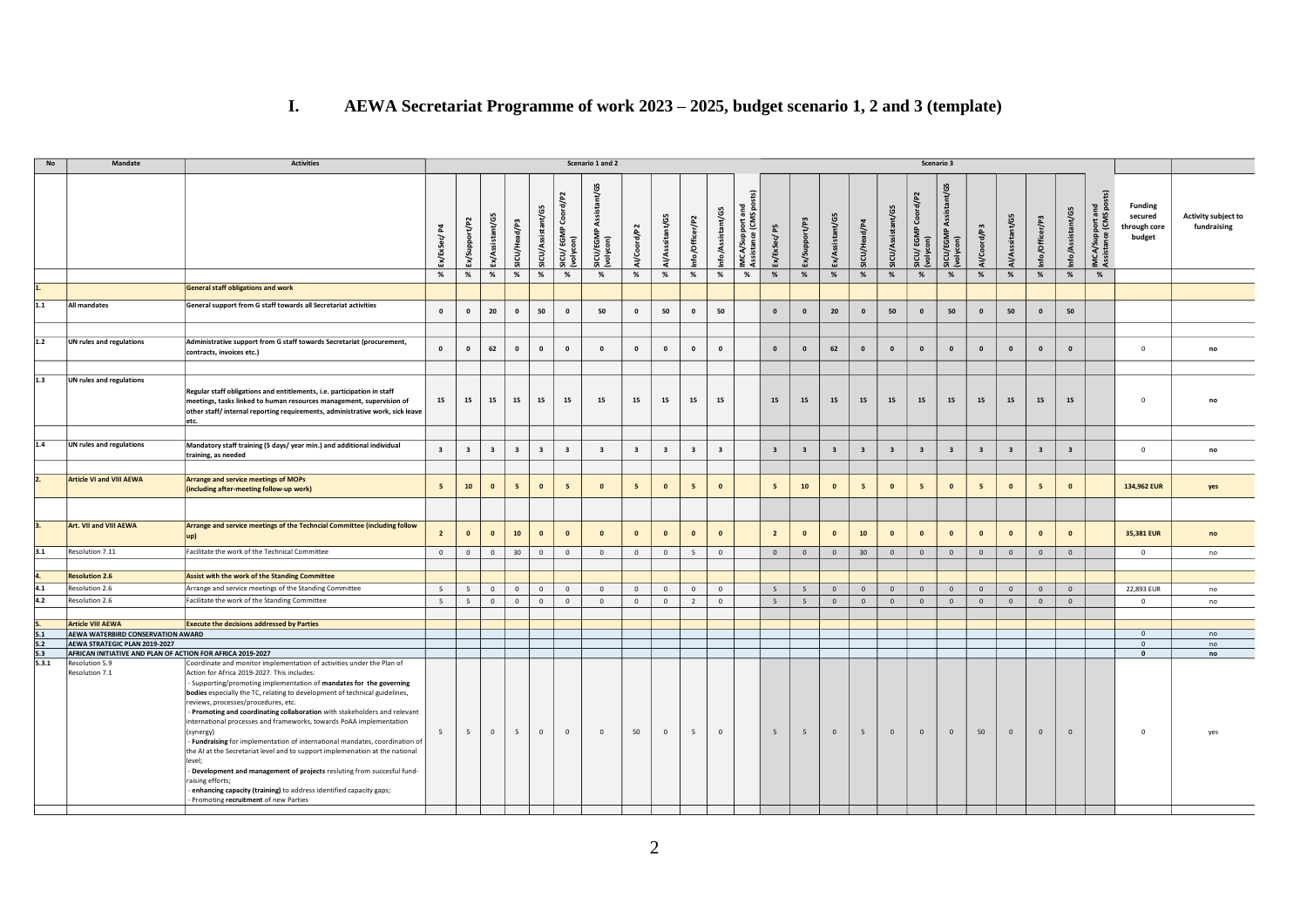| No                                                          | Mandate                                                | <b>Activities</b>                                                                                                                                                                           |   |               |                 |              |                  |                                    | Scenario 1 and 2                         |             |                 |                 |                   |                                            |                 |               |                 |            |                  |                                | Scenario 3                                   |             |                 |                |                        |                                          |                                                     |                                    |
|-------------------------------------------------------------|--------------------------------------------------------|---------------------------------------------------------------------------------------------------------------------------------------------------------------------------------------------|---|---------------|-----------------|--------------|------------------|------------------------------------|------------------------------------------|-------------|-----------------|-----------------|-------------------|--------------------------------------------|-----------------|---------------|-----------------|------------|------------------|--------------------------------|----------------------------------------------|-------------|-----------------|----------------|------------------------|------------------------------------------|-----------------------------------------------------|------------------------------------|
|                                                             |                                                        |                                                                                                                                                                                             | 봆 | Ex/Support/P2 | Ex/Assistant/G5 | SICU/Head/P3 | ICU/Assistant/G5 | Coord/P2<br>SICU/EGMP<br>(volycon) | nt/G5<br>SICU/EGMP Assistar<br>(volycon) | Al/Coord/P2 | Al/Asssitant/G5 | Info/Officer/P2 | Info/Assistant/G5 | IMCA/Support and<br>Assistance (CMS posts) | F5<br>Ex/ExSec/ | Ex/Support/P3 | Ex/Assistant/G5 | CU/Head/P4 | ICU/Assistant/G5 | ICU/ EGMP Coord/P2<br>/olycon) | nt/G5<br> <br> SICU/EGMP Assista<br> volycon | Al/Coord/P3 | Al/Asssitant/G5 | nfo/Officer/P3 | tant/G5<br>Info/Assist | IMCA/Support and<br>Assistance (CMS post | <b>Funding</b><br>secured<br>through core<br>budget | Activity subject to<br>fundraising |
|                                                             |                                                        |                                                                                                                                                                                             | % | %             | %               | %            | %                | %                                  | %                                        | %           | %               | %               | %                 | %                                          | %               | %             | %               | %          | %                | %                              | %                                            | %           | %               | %              | %                      | %                                        |                                                     |                                    |
|                                                             | <b>Article VIII AEWA</b>                               | Promote and coordinate activities under AEWA and<br><b>Action Plan</b>                                                                                                                      |   |               |                 |              |                  |                                    |                                          |             |                 |                 |                   |                                            |                 |               |                 |            |                  |                                |                                              |             |                 |                |                        |                                          | $\mathbf{0}$                                        | no                                 |
| 6.1                                                         |                                                        | <b>Species Conservation</b>                                                                                                                                                                 |   |               |                 |              |                  |                                    |                                          |             |                 |                 |                   |                                            |                 |               |                 |            |                  |                                |                                              |             |                 |                |                        |                                          |                                                     |                                    |
| 6.1.1                                                       | SINGLE SPECIES ACTION/ MANAGEMENT PLANS (SSAPs/ SSMPs) |                                                                                                                                                                                             |   |               |                 |              |                  |                                    |                                          |             |                 |                 |                   |                                            |                 |               |                 |            |                  |                                |                                              |             |                 |                |                        |                                          |                                                     |                                    |
|                                                             | Par. 2.2.1 AEWA Action<br>Plan                         | Coordinate the development, harmonization and implementation of Single<br><b>Species Action/ Management Plans</b>                                                                           |   |               |                 |              |                  |                                    |                                          |             |                 |                 |                   |                                            |                 |               |                 |            |                  |                                |                                              |             |                 |                |                        |                                          | $\Omega$                                            | yes                                |
|                                                             |                                                        | <b>Habitat Conservation</b>                                                                                                                                                                 |   |               |                 |              |                  |                                    |                                          |             |                 |                 |                   |                                            |                 |               |                 |            |                  |                                |                                              |             |                 |                |                        |                                          | $\mathbf{0}$                                        | yes                                |
| $\frac{6.2}{6.3}$<br>$\frac{6.4}{6.5}$<br>$\frac{6.5}{6.6}$ |                                                        | <b>Management of Human Activities</b>                                                                                                                                                       |   |               |                 |              |                  |                                    |                                          |             |                 |                 |                   |                                            |                 |               |                 |            |                  |                                |                                              |             |                 |                |                        |                                          | $\Omega$                                            | yes                                |
|                                                             |                                                        | <b>Resaerch and Monitoring</b>                                                                                                                                                              |   |               |                 |              |                  |                                    |                                          |             |                 |                 |                   |                                            |                 |               |                 |            |                  |                                |                                              |             |                 |                |                        |                                          | $\mathbf{0}$                                        | yes                                |
|                                                             |                                                        | <b>Education and Information</b>                                                                                                                                                            |   |               |                 |              |                  |                                    |                                          |             |                 |                 |                   |                                            |                 |               |                 |            |                  |                                |                                              |             |                 |                |                        |                                          | $\Omega$                                            | yes                                |
|                                                             |                                                        | Implementation (Conservation guidelines and international reviews)                                                                                                                          |   |               |                 |              |                  |                                    |                                          |             |                 |                 |                   |                                            |                 |               |                 |            |                  |                                |                                              |             |                 |                |                        |                                          |                                                     |                                    |
| 6.6.1                                                       | Para. 7.3 AEWA Action<br>Plan                          | Coordinate the development of conservation guidelines as listed under para.<br>7.3 AEWA Action Plan and ensure coherence with guidelines approved under<br>other international instruments. |   |               |                 |              |                  |                                    |                                          |             |                 |                 |                   |                                            |                 |               |                 |            |                  |                                |                                              |             |                 |                |                        |                                          | $\mathbf 0$                                         | yes                                |
| 6.6.2                                                       | Para. 7.4 - 7.7                                        | Arrange for international reviews/ update reports, funds permitting, on the<br>subjects and in intervals as described in paragraph 7.4 - 7.7 AEWA Action<br>Plan.                           |   |               |                 |              |                  |                                    |                                          |             |                 |                 |                   |                                            |                 |               |                 |            |                  |                                |                                              |             |                 |                |                        |                                          | $\mathbf 0$                                         | yes                                |
| 7.                                                          | <b>Article VIII AEWA</b>                               | Liaise with non-Party Range States, facilitate coordination between Parties<br>and with international and national organizations                                                            |   |               |                 |              |                  |                                    |                                          |             |                 |                 |                   |                                            |                 |               |                 |            |                  |                                |                                              |             |                 |                |                        |                                          | $\mathbf{0}$                                        | no                                 |
|                                                             |                                                        |                                                                                                                                                                                             |   |               |                 |              |                  |                                    |                                          |             |                 |                 |                   |                                            |                 |               |                 |            |                  |                                |                                              |             |                 |                |                        |                                          |                                                     |                                    |
|                                                             | <b>Article VIII AEWA</b>                               | Gather and evaluate information which will further the objectives and<br>implementation of AEWA and arrange for dissemination of such information                                           |   |               |                 |              |                  |                                    |                                          |             |                 |                 |                   |                                            |                 |               |                 |            |                  |                                |                                              |             |                 |                |                        |                                          | $\mathbf{0}$                                        | no                                 |
|                                                             |                                                        |                                                                                                                                                                                             |   |               |                 |              |                  |                                    |                                          |             |                 |                 |                   |                                            |                 |               |                 |            |                  |                                |                                              |             |                 |                |                        |                                          |                                                     |                                    |
|                                                             | Article VIII AEWA                                      | Invite the attention of the MOP to matters pertaining to the objectives of<br><b>AEWA</b>                                                                                                   |   |               |                 |              |                  |                                    |                                          |             |                 |                 |                   |                                            |                 |               |                 |            |                  |                                |                                              |             |                 |                |                        |                                          | $\mathbf{0}$                                        | no                                 |
|                                                             |                                                        |                                                                                                                                                                                             |   |               |                 |              |                  |                                    |                                          |             |                 |                 |                   |                                            |                 |               |                 |            |                  |                                |                                              |             |                 |                |                        |                                          |                                                     |                                    |
| 10.                                                         | <b>Article VIII AEWA</b>                               | Prepare on annual basis and for each MOP Secretariat reports on the<br>Secretariat work and implementation of AEWA                                                                          |   |               |                 |              |                  |                                    |                                          |             |                 |                 |                   |                                            |                 |               |                 |            |                  |                                |                                              |             |                 |                |                        |                                          | $\mathbf{0}$                                        | no                                 |
|                                                             |                                                        |                                                                                                                                                                                             |   |               |                 |              |                  |                                    |                                          |             |                 |                 |                   |                                            |                 |               |                 |            |                  |                                |                                              |             |                 |                |                        |                                          |                                                     |                                    |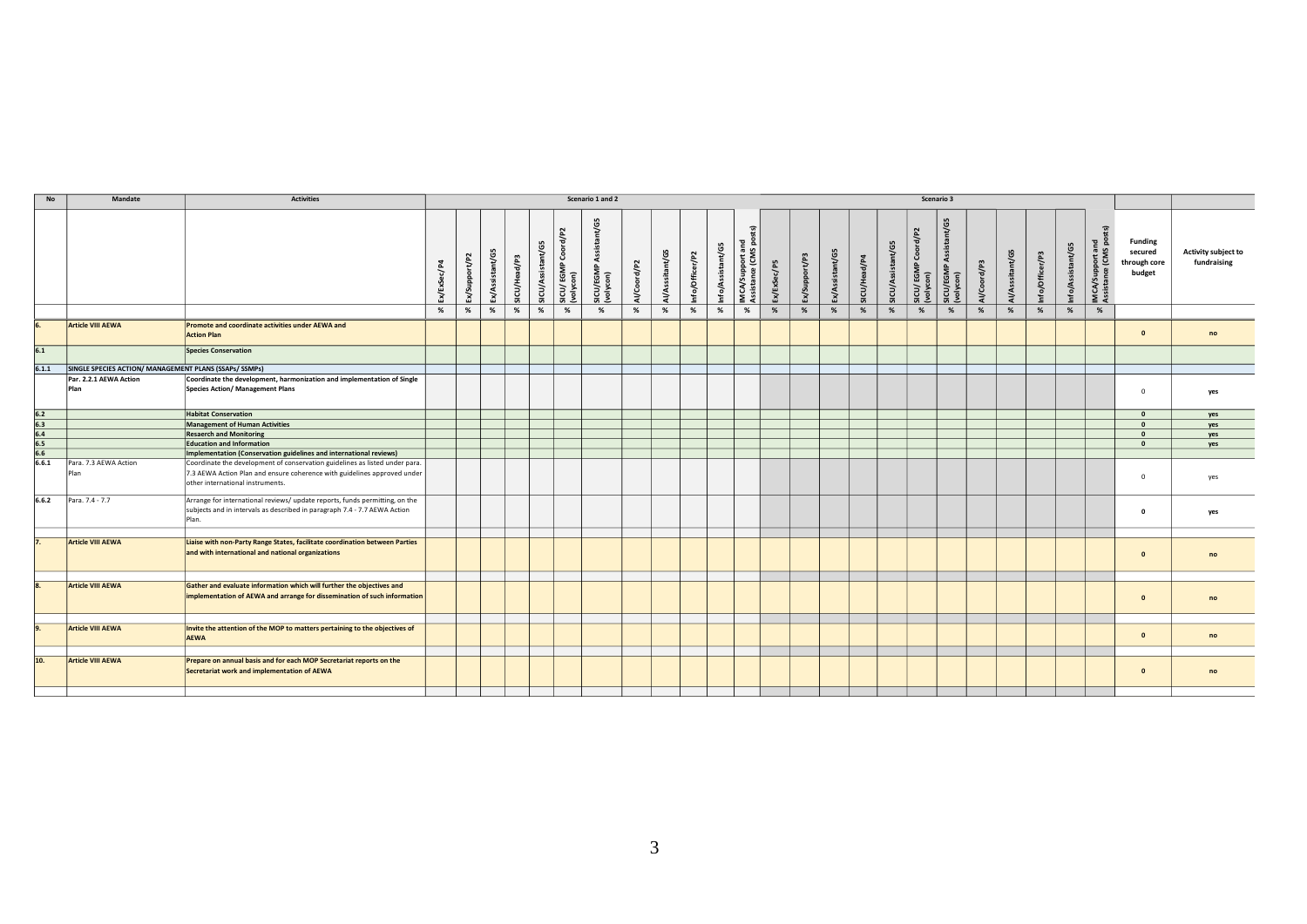| No                | Mandate                                             | <b>Activities</b>                                                                                                                                                                                                                                                       |                |               |                 |              |                   |                                     | Scenario 1 and 2          |             |                 |                 |                   |                                              |                 |               |                 |                    |                   |                                                    | Scenario 3                          |                      |                       |                 |                   |                                         |                                                     |                                           |
|-------------------|-----------------------------------------------------|-------------------------------------------------------------------------------------------------------------------------------------------------------------------------------------------------------------------------------------------------------------------------|----------------|---------------|-----------------|--------------|-------------------|-------------------------------------|---------------------------|-------------|-----------------|-----------------|-------------------|----------------------------------------------|-----------------|---------------|-----------------|--------------------|-------------------|----------------------------------------------------|-------------------------------------|----------------------|-----------------------|-----------------|-------------------|-----------------------------------------|-----------------------------------------------------|-------------------------------------------|
|                   |                                                     |                                                                                                                                                                                                                                                                         | 로<br>Ex/ExSec/ | Ex/Support/P2 | Ex/Assistant/G5 | SICU/Head/P3 | SICU/Assistant/G5 | rd/P2<br>Š<br>SICL/EGN<br>(volycon) | შ<br>Assista<br>SICL/EGMP | Al/Coord/P2 | Al/Asssitant/G5 | Info/Officer/P2 | Info/Assistant/G5 | upport and<br>nce (CMS posts)<br>Assist<br>∢ | F5<br>Ex/ExSec/ | Ex/Support/P3 | Ex/Assistant/G5 | $d$ /P4<br>SICU/He | G<br>SICU/Assista | d/P <sub>2</sub><br>Š<br>SICLY EGMP (<br>(volycon) | sistant/G5<br>SICL/EGM<br>(volycon) | d/P3<br><b>Al/Co</b> | nt/G5<br><b>Al/As</b> | Info/Officer/P3 | Info/Assistant/G5 | IMCA/Support and<br>Assistance (CMS pos | <b>Funding</b><br>secured<br>through core<br>budget | <b>Activity subject to</b><br>fundraising |
|                   |                                                     |                                                                                                                                                                                                                                                                         | %              | %             | %               | %            | %                 | %                                   | %                         | $\%$        | $\%$            | %               | %                 | %                                            | %               | %             | %               | %                  | %                 | %                                                  | %                                   | %                    | %                     | $\%$            | %                 | %                                       |                                                     |                                           |
| 11.               | <b>Article VIII AEWA</b>                            | Administer the budget for AEWA and ist conservation<br>fund                                                                                                                                                                                                             |                |               |                 |              |                   |                                     |                           |             |                 |                 |                   |                                              |                 |               |                 |                    |                   |                                                    |                                     |                      |                       |                 |                   |                                         | $\mathbf{0}$                                        | no                                        |
| 11.1              | <b>SMALL GRANTS FUND</b>                            |                                                                                                                                                                                                                                                                         |                |               |                 |              |                   |                                     |                           |             |                 |                 |                   |                                              |                 |               |                 |                    |                   |                                                    |                                     |                      |                       |                 |                   |                                         | $\Omega$                                            | no                                        |
| 11.2              | <b>GENERAL TRUST FUND (AWL)</b>                     |                                                                                                                                                                                                                                                                         |                |               |                 |              |                   |                                     |                           |             |                 |                 |                   |                                              |                 |               |                 |                    |                   |                                                    |                                     |                      |                       |                 |                   |                                         | $\Omega$                                            | no                                        |
| 11.3              | SECOND TRUST FUND FOR VOLUNTARY CONTRIBUTIONS (AVL) |                                                                                                                                                                                                                                                                         |                |               |                 |              |                   |                                     |                           |             |                 |                 |                   |                                              |                 |               |                 |                    |                   |                                                    |                                     |                      |                       |                 |                   |                                         | $\mathbf{0}$                                        | no                                        |
|                   |                                                     |                                                                                                                                                                                                                                                                         |                |               |                 |              |                   |                                     |                           |             |                 |                 |                   |                                              |                 |               |                 |                    |                   |                                                    |                                     |                      |                       |                 |                   |                                         |                                                     |                                           |
| $\overline{12}$ . | <b>Article VIII AEWA</b>                            | Provide information for the general public concerning AEWA<br>and ist objectives                                                                                                                                                                                        |                |               |                 |              |                   |                                     |                           |             |                 |                 |                   |                                              |                 |               |                 |                    |                   |                                                    |                                     |                      |                       |                 |                   |                                         | $\Omega$                                            | yes                                       |
| 12.1              | IMPLEMENTATION OF THE COMMUNICATION STRATEGY        |                                                                                                                                                                                                                                                                         |                |               |                 |              |                   |                                     |                           |             |                 |                 |                   |                                              |                 |               |                 |                    |                   |                                                    |                                     |                      |                       |                 |                   |                                         |                                                     |                                           |
| 12.2              | WORLD MIGRATORY BIRD DAY (WMBD)                     |                                                                                                                                                                                                                                                                         |                |               |                 |              |                   |                                     |                           |             |                 |                 |                   |                                              |                 |               |                 |                    |                   |                                                    |                                     |                      |                       |                 |                   |                                         |                                                     |                                           |
| 13.               | <b>Article VIII AEWA</b>                            | Perform such other functions as may be entrusted to it under AEWA or by<br>the MOP                                                                                                                                                                                      |                |               |                 |              |                   |                                     |                           |             |                 |                 |                   |                                              |                 |               |                 |                    |                   |                                                    |                                     |                      |                       |                 |                   |                                         | $\Omega$                                            | yes                                       |
| 13.1              | <b>IMPLEMENTATION REVIEW PROCESS</b>                |                                                                                                                                                                                                                                                                         |                |               |                 |              |                   |                                     |                           |             |                 |                 |                   |                                              |                 |               |                 |                    |                   |                                                    |                                     |                      |                       |                 |                   |                                         | $\mathbf{0}$                                        | yes                                       |
| 13.2              | GOOSE MANAGEMENT PLATFORM COORDINATION              |                                                                                                                                                                                                                                                                         |                |               |                 |              |                   |                                     |                           |             |                 |                 |                   |                                              |                 |               |                 |                    |                   |                                                    |                                     |                      |                       |                 |                   |                                         | $\mathbf{0}$                                        | yes                                       |
|                   |                                                     |                                                                                                                                                                                                                                                                         |                |               |                 |              |                   |                                     |                           |             |                 |                 |                   |                                              |                 |               |                 |                    |                   |                                                    |                                     |                      |                       |                 |                   |                                         |                                                     |                                           |
| 14.               | <b>Article V AEWA</b>                               | Publish list of focal points and update regularly                                                                                                                                                                                                                       |                |               |                 |              |                   |                                     |                           |             |                 |                 |                   |                                              |                 |               |                 |                    |                   |                                                    |                                     |                      |                       |                 |                   |                                         | $\mathbf{0}$                                        | no                                        |
|                   |                                                     |                                                                                                                                                                                                                                                                         |                |               |                 |              |                   |                                     |                           |             |                 |                 |                   |                                              |                 |               |                 |                    |                   |                                                    |                                     |                      |                       |                 |                   |                                         |                                                     |                                           |
| 15.               | <b>Article V and Article VIII</b><br><b>AEWA</b>    | Circulate copies of all national reports to all Parties.<br>Provide support to Parties for the submission of national reports through<br>the online national report system and, funds permitting, arrange for an<br>analysis of the national reports prior to each MOP. |                |               |                 |              |                   |                                     |                           |             |                 |                 |                   |                                              |                 |               |                 |                    |                   |                                                    |                                     |                      |                       |                 |                   |                                         | $\Omega$                                            | no                                        |
|                   |                                                     |                                                                                                                                                                                                                                                                         |                |               |                 |              |                   |                                     |                           |             |                 |                 |                   |                                              |                 |               |                 |                    |                   |                                                    |                                     |                      |                       |                 |                   |                                         |                                                     |                                           |
| 16.               | <b>Article VII AEWA</b>                             | Facilitate the communication between the Technical Committee and<br>individual Parties<br>requiring scientific and/ or technical advice from the Committee<br>Publish a report from the Technical Committee prior to each MOP                                           |                |               |                 |              |                   |                                     |                           |             |                 |                 |                   |                                              |                 |               |                 |                    |                   |                                                    |                                     |                      |                       |                 |                   |                                         | $\Omega$                                            | n <sub>0</sub>                            |
|                   |                                                     |                                                                                                                                                                                                                                                                         |                |               |                 |              |                   |                                     |                           |             |                 |                 |                   |                                              |                 |               |                 |                    |                   |                                                    |                                     |                      |                       |                 |                   |                                         |                                                     |                                           |
| 17.               | <b>Article IX AEWA</b>                              | Maintain regular contact with CMS and other relevant international treaties<br>and<br>organisations                                                                                                                                                                     |                |               |                 |              |                   |                                     |                           |             |                 |                 |                   |                                              |                 |               |                 |                    |                   |                                                    |                                     |                      |                       |                 |                   |                                         | $\mathbf{0}$                                        | no                                        |
| 18.               | <b>Article X AEWA</b>                               | Transmit copies of Party propoals for ameendments to the Agreement text<br>or annexes prior to each MOP, as soon as possible after the deadline of sixty<br>days.                                                                                                       |                |               |                 |              |                   |                                     |                           |             |                 |                 |                   |                                              |                 |               |                 |                    |                   |                                                    |                                     |                      |                       |                 |                   |                                         | $\Omega$                                            | no                                        |
|                   |                                                     |                                                                                                                                                                                                                                                                         |                |               |                 |              |                   |                                     |                           |             |                 |                 |                   |                                              |                 |               |                 |                    |                   |                                                    |                                     |                      |                       |                 |                   |                                         |                                                     |                                           |
|                   |                                                     | TOTAL STAFF ALLOCATION                                                                                                                                                                                                                                                  | 40             | 43            | 100             | 68           | 68                | 23                                  | 68                        | 73          | 68              | 35              | 68                |                                              | 40              | 43            | 100             | 68                 | 68                | 23                                                 | 68                                  | 73                   | 68                    | 23              | 68                | $\overline{\mathbf{0}}$                 |                                                     |                                           |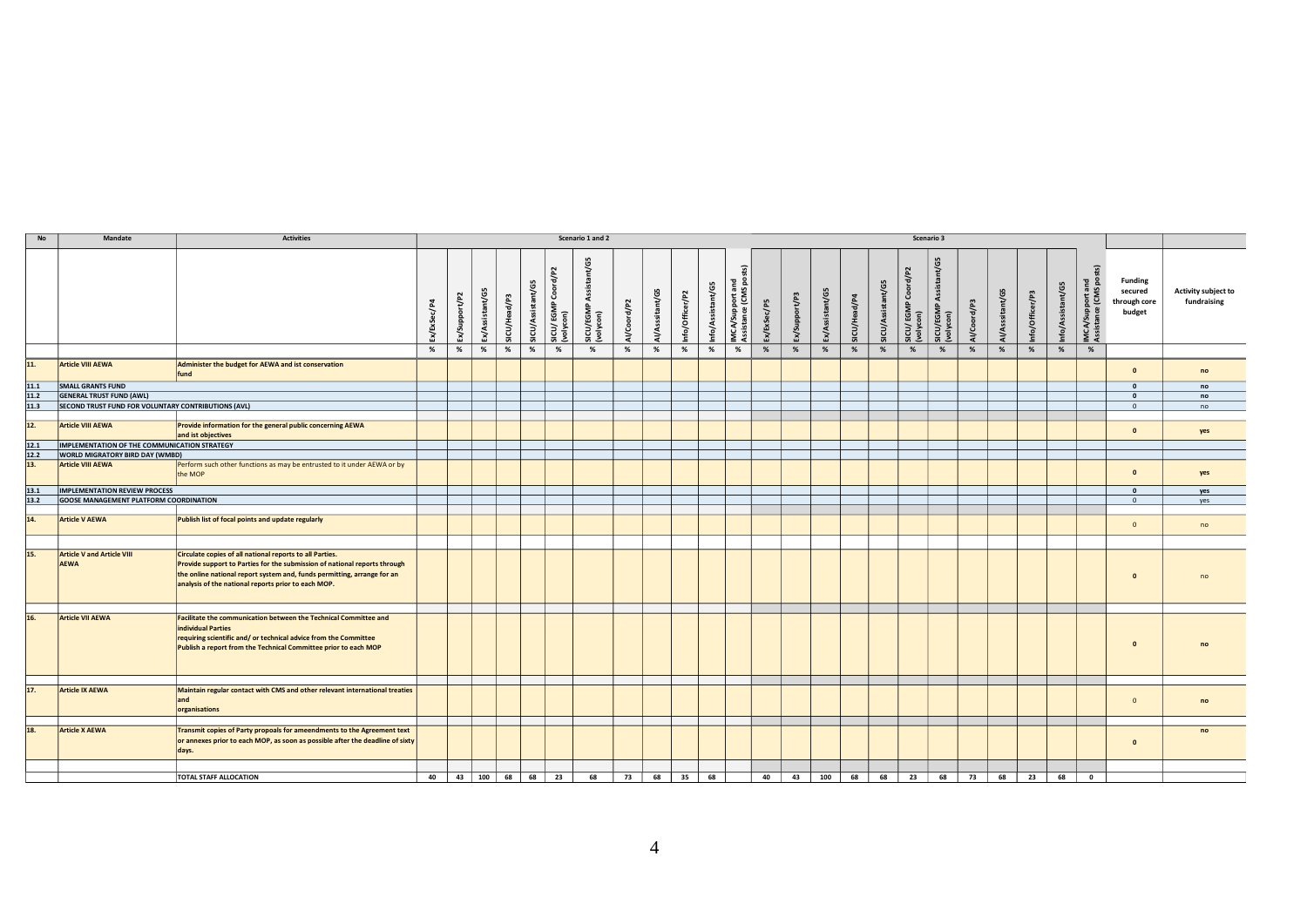## **II. AEWA Secretariat Programme of work 2023 – 2025, budget scenario 4 (template)**

| No      | <b>Mandate</b>                  | <b>Activities</b>                                                                                                                                                                                                                       |                         |                         |                         |                         |                         |                         |                         | Scenario 4              |                                            |                                     |                         |                         |                         |                         |                                                   |                                                     |                                    |
|---------|---------------------------------|-----------------------------------------------------------------------------------------------------------------------------------------------------------------------------------------------------------------------------------------|-------------------------|-------------------------|-------------------------|-------------------------|-------------------------|-------------------------|-------------------------|-------------------------|--------------------------------------------|-------------------------------------|-------------------------|-------------------------|-------------------------|-------------------------|---------------------------------------------------|-----------------------------------------------------|------------------------------------|
|         |                                 |                                                                                                                                                                                                                                         | Ex/ExSec/P5             | Ex/Support/P3           | Ex/Assistant/G5         | SICU/Head/P4            | SICU/Species/P3         | SICU/Compliance/P3      | SICU/TC Support/P2      | SICU/Assistant/G5       | Coord/P2<br>EGMP<br>(volycon)<br>(volycon) | SICU/EGMP Assistant/G5<br>(volycon) | Al/Coord/P3             | Al/Asssitant/G5         | Info/Officer/P3         | Info/Assistant/G5       | posts)<br>IMCA/Support and<br>Assistance (CMS pos | <b>Funding</b><br>secured<br>through core<br>budget | Activity subject to<br>fundraising |
|         |                                 |                                                                                                                                                                                                                                         | %                       | %                       | %                       | %                       | $\%$                    | $\%$                    | %                       | %                       | %                                          | %                                   | %                       | %                       | %                       | %                       | %                                                 |                                                     |                                    |
| 1.      |                                 | General staff obligations and work                                                                                                                                                                                                      |                         |                         |                         |                         |                         |                         |                         |                         |                                            |                                     |                         |                         |                         |                         |                                                   |                                                     |                                    |
| $1.1\,$ | <b>All mandates</b>             | General support from G staff towards all Secretariat activities                                                                                                                                                                         | $\mathbf{0}$            | $\mathbf{0}$            | 20                      | $\mathbf{0}$            | $\mathbf{0}$            | $\mathbf{0}$            | $\mathbf{0}$            | 50                      | $\mathbf{0}$                               | 50                                  | $\mathbf{0}$            | 50                      | $\mathbf{0}$            | 50                      |                                                   |                                                     |                                    |
|         |                                 |                                                                                                                                                                                                                                         |                         |                         |                         |                         |                         |                         |                         |                         |                                            |                                     |                         |                         |                         |                         |                                                   |                                                     |                                    |
| $1.2$   | UN rules and regulations        | Administrative support from G staff towards Secretariat (procurement,<br>contracts, invoices etc.)                                                                                                                                      | $\mathbf{0}$            | $\mathbf{0}$            | 62                      | $\mathbf{0}$            | $\mathbf{0}$            | $\mathbf{0}$            | $\mathbf{0}$            | $\mathbf{0}$            | $\mathbf{0}$                               | $\mathbf{0}$                        | $\Omega$                | $\mathbf{0}$            | $\mathbf{0}$            | $\mathbf{0}$            |                                                   | $\mathbf{0}$                                        | no                                 |
|         |                                 |                                                                                                                                                                                                                                         |                         |                         |                         |                         |                         |                         |                         |                         |                                            |                                     |                         |                         |                         |                         |                                                   |                                                     |                                    |
| 1.3     | UN rules and regulations        | Regular staff obligations and entitlements, i.e. participation in staff<br>meetings, tasks linked to human resources management, supervision of<br>other staff/internal reporting requirements, administrative work, sick leave<br>etc. | 15                      | 15                      | 15                      | 15                      | 15                      | 15                      | 15                      | 15                      | 15                                         | 15                                  | 15                      | 15                      | 15                      | 15                      |                                                   | $\Omega$                                            | no                                 |
|         |                                 |                                                                                                                                                                                                                                         |                         |                         |                         |                         |                         |                         |                         |                         |                                            |                                     |                         |                         |                         |                         |                                                   |                                                     |                                    |
| $1.4\,$ | UN rules and regulations        | Mandatory staff training (5 days/year min.) and additional individual<br>training, as needed                                                                                                                                            | $\overline{\mathbf{3}}$ | $\overline{\mathbf{3}}$ | $\overline{\mathbf{3}}$ | $\overline{\mathbf{3}}$ | $\overline{\mathbf{3}}$ | $\overline{\mathbf{3}}$ | $\overline{\mathbf{3}}$ | $\overline{\mathbf{3}}$ | $\overline{\mathbf{3}}$                    | $\overline{\mathbf{3}}$             | $\overline{\mathbf{3}}$ | $\overline{\mathbf{3}}$ | $\overline{\mathbf{3}}$ | $\overline{\mathbf{3}}$ |                                                   | $\mathbf 0$                                         | no                                 |
|         |                                 |                                                                                                                                                                                                                                         |                         |                         |                         |                         |                         |                         |                         |                         |                                            |                                     |                         |                         |                         |                         |                                                   |                                                     |                                    |
| 2.      | <b>Article VI and VIII AEWA</b> | Arrange and service meetings of MOPs<br>(including after-meeting follow-up work)                                                                                                                                                        | 5 <sub>5</sub>          | 10                      | $\mathbf{0}$            | 5                       | 5                       | $\mathbf{0}$            | $\mathbf{0}$            | $\mathbf{0}$            | - 5                                        | $\mathbf{0}$                        | 5                       | $\mathbf{0}$            | 5                       | $\mathbf{0}$            |                                                   | 134,962 EUR                                         | yes                                |
|         |                                 |                                                                                                                                                                                                                                         |                         |                         |                         |                         |                         |                         |                         |                         |                                            |                                     |                         |                         |                         |                         |                                                   |                                                     |                                    |
| 3.      | Art. VII and VIII AEWA          | Arrange and service meetings of the Techncial Committee (including follow<br>$ up\rangle$                                                                                                                                               | $\overline{2}$          | $\mathbf{0}$            | $\Omega$                | $\mathbf{0}$            | $\mathbf{0}$            | $\mathbf{0}$            | 20                      | $\mathbf{0}$            | $\mathbf{0}$                               | $\mathbf{0}$                        | $\Omega$                | $\mathbf{0}$            | $\mathbf{0}$            | $\mathbf{0}$            |                                                   | 35,381 EUR                                          | no                                 |
| 3.1     | Resolution 7.11                 | Facilitate the work of the Technical Committee                                                                                                                                                                                          | $\mathbf{0}$            | $\mathbf{0}$            | $\mathbf{0}$            | 5                       | $\mathbf{0}$            | $\mathbf{0}$            | 25                      | $\mathbf{0}$            | $\mathbf{0}$                               | $\mathbf{0}$                        | $\mathbf{0}$            | $\mathbf{0}$            | $\overline{0}$          | $\mathbf{0}$            |                                                   | $\mathbf 0$                                         | no                                 |
|         |                                 |                                                                                                                                                                                                                                         |                         |                         |                         |                         |                         |                         |                         |                         |                                            |                                     |                         |                         |                         |                         |                                                   |                                                     |                                    |
| 4.      | <b>Resolution 2.6</b>           | Assist with the work of the Standing Committee                                                                                                                                                                                          |                         |                         |                         |                         |                         |                         |                         |                         |                                            |                                     |                         |                         |                         |                         |                                                   |                                                     |                                    |
| 4.1     | Resolution 2.6                  | Arrange and service meetings of the Standing Committee                                                                                                                                                                                  | 5                       | $5\phantom{.0}$         | $\Omega$                | $\mathbf{0}$            | $\mathbf{0}$            | $\mathbf{0}$            | $\mathbf{0}$            | $\mathbf{0}$            | $\overline{0}$                             | $\overline{0}$                      | $\Omega$                | $\mathbf{0}$            | $\overline{0}$          | $\mathbf{0}$            |                                                   | 22,893 EUR                                          | no                                 |
| 4.2     | Resolution 2.6                  | Facilitate the work of the Standing Committee                                                                                                                                                                                           | 5                       | 5                       | $\Omega$                | $\mathbf{0}$            | $\mathbf{0}$            | $\mathbf{0}$            | $\Omega$                | $\mathbf 0$             | $\overline{0}$                             | $\mathbf{0}$                        | $\Omega$                | $\mathbf{0}$            | $\mathbf{0}$            | $\overline{0}$          |                                                   | $\mathbf{0}$                                        | no                                 |
|         |                                 |                                                                                                                                                                                                                                         |                         |                         |                         |                         |                         |                         |                         |                         |                                            |                                     |                         |                         |                         |                         |                                                   |                                                     |                                    |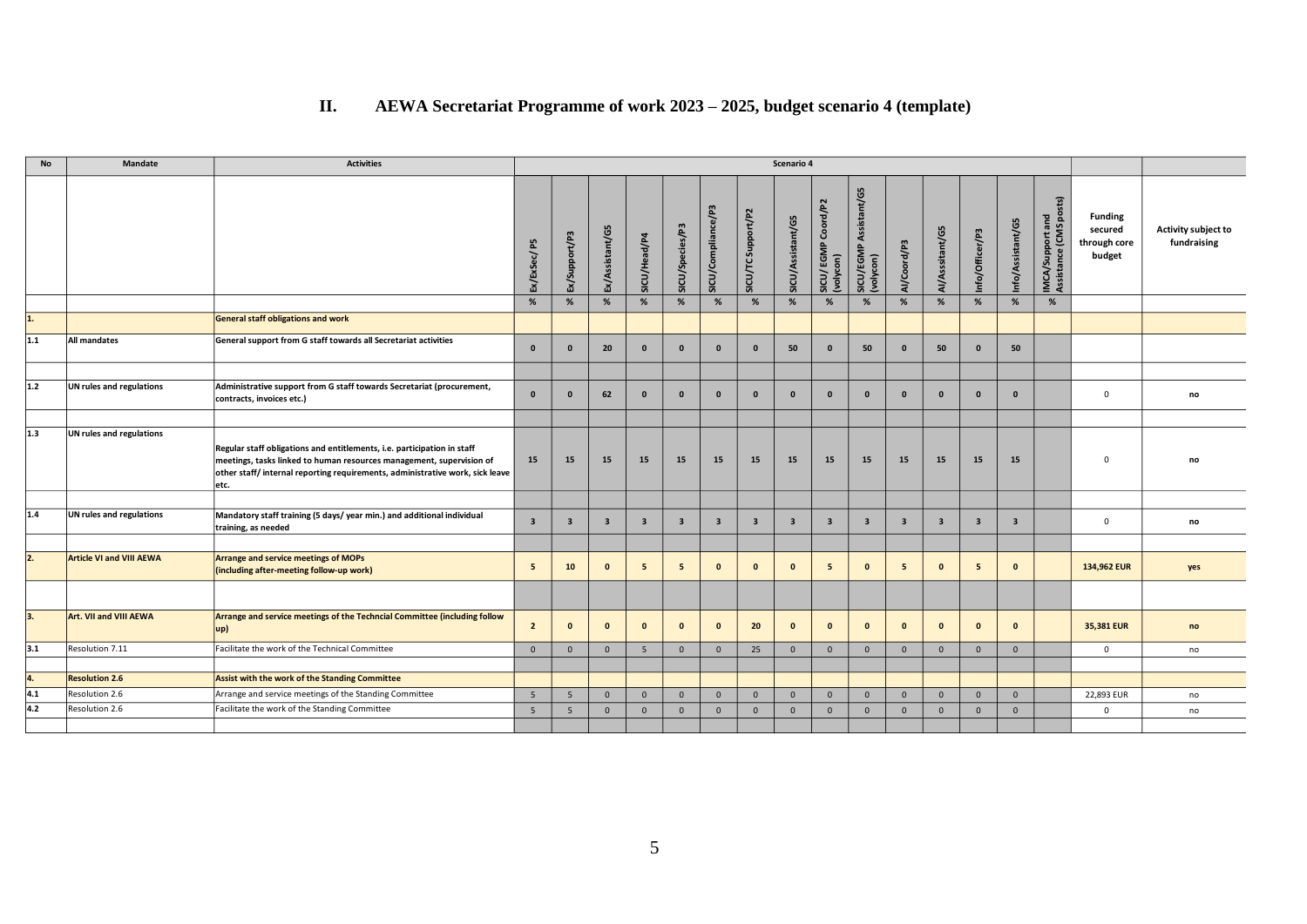| <b>No</b>                              | <b>Mandate</b>                                             | <b>Activities</b>                                                                                                                                                                                                                                                                                                                                                                                                                                                                                                                                                                                                                                                                                                                                                                                                                                                           |                |               |                 |              |                 |                    |                    | Scenario 4        |                                         |                                        |             |                 |                 |                   |                                            |                                                     |                                    |
|----------------------------------------|------------------------------------------------------------|-----------------------------------------------------------------------------------------------------------------------------------------------------------------------------------------------------------------------------------------------------------------------------------------------------------------------------------------------------------------------------------------------------------------------------------------------------------------------------------------------------------------------------------------------------------------------------------------------------------------------------------------------------------------------------------------------------------------------------------------------------------------------------------------------------------------------------------------------------------------------------|----------------|---------------|-----------------|--------------|-----------------|--------------------|--------------------|-------------------|-----------------------------------------|----------------------------------------|-------------|-----------------|-----------------|-------------------|--------------------------------------------|-----------------------------------------------------|------------------------------------|
|                                        |                                                            |                                                                                                                                                                                                                                                                                                                                                                                                                                                                                                                                                                                                                                                                                                                                                                                                                                                                             | Ex/ExSec/P5    | Ex/Support/P3 | Ex/Assistant/G5 | SICU/Head/P4 | SICU/Species/P3 | SICU/Compliance/P3 | SICU/TC Support/P2 | SICU/Assistant/G5 | EGMP Coord/P2<br>SICU/ EGN<br>(volycon) | Assistant/G5<br>SICU/EGMP<br>(volycon) | Al/Coord/P3 | Al/Asssitant/G5 | Info/Officer/P3 | Info/Assistant/G5 | IMCA/Support and<br>Assistance (CMS posts) | <b>Funding</b><br>secured<br>through core<br>budget | Activity subject to<br>fundraising |
|                                        |                                                            |                                                                                                                                                                                                                                                                                                                                                                                                                                                                                                                                                                                                                                                                                                                                                                                                                                                                             | %              | %             | %               | %            | %               | %                  | %                  | %                 | %                                       | %                                      | %           | %               | %               | %                 | %                                          |                                                     |                                    |
|                                        | <b>Article VIII AEWA</b>                                   | <b>Execute the decisions addressed by Parties</b>                                                                                                                                                                                                                                                                                                                                                                                                                                                                                                                                                                                                                                                                                                                                                                                                                           |                |               |                 |              |                 |                    |                    |                   |                                         |                                        |             |                 |                 |                   |                                            |                                                     |                                    |
| $\frac{5.}{5.1}$                       | <b>AEWA WATERBIRD CONSERVATION AWARD</b>                   |                                                                                                                                                                                                                                                                                                                                                                                                                                                                                                                                                                                                                                                                                                                                                                                                                                                                             |                |               |                 |              |                 |                    |                    |                   |                                         |                                        |             |                 |                 |                   |                                            | $\mathbf{0}$                                        | no                                 |
| $\frac{5.2}{5.3}$                      | AEWA STRATEGIC PLAN 2019-2027                              |                                                                                                                                                                                                                                                                                                                                                                                                                                                                                                                                                                                                                                                                                                                                                                                                                                                                             |                |               |                 |              |                 |                    |                    |                   |                                         |                                        |             |                 |                 |                   |                                            | $\mathbf{0}$                                        | no                                 |
|                                        | AFRICAN INITIATIVE AND PLAN OF ACTION FOR AFRICA 2019-2027 |                                                                                                                                                                                                                                                                                                                                                                                                                                                                                                                                                                                                                                                                                                                                                                                                                                                                             |                |               |                 |              |                 |                    |                    |                   |                                         |                                        |             |                 |                 |                   |                                            | $\pmb{\mathsf{o}}$                                  | no                                 |
| 5.3.1                                  | Resolution 5.9<br>Resolution 7.1                           | Coordinate and monitor implementation of activities under the Plan of<br>Action for Africa 2019-2027. This includes:<br>- Supporting/promoting implementation of mandates for the governing<br>bodies especially the TC, relating to development of technical guidelines,<br>reviews, processes/procedures, etc.<br>- Promoting and coordinating collaboration with stakeholders and relevant<br>international processes and frameworks, towards PoAA implementation<br>(synergy)<br>- Fundraising for implementation of international mandates, coordination of<br>the AI at the Secretariat level and to support implemenation at the national<br>level;<br>- Development and management of projects resluting from succesful fund-<br>raising efforts;<br>- enhancing capacity (training) to address identified capacity gaps;<br>- Promoting recruitment of new Parties | 5 <sup>5</sup> | 5             | $\Omega$        | 5            | $\Omega$        | $\Omega$           | $\Omega$           | $\Omega$          | $\Omega$                                | $\Omega$                               | 50          | $\mathbf 0$     | $\mathbf 0$     | $\Omega$          |                                            | $\Omega$                                            | yes                                |
| 6.                                     | <b>Article VIII AEWA</b>                                   | Promote and coordinate activities under AEWA and<br><b>Action Plan</b>                                                                                                                                                                                                                                                                                                                                                                                                                                                                                                                                                                                                                                                                                                                                                                                                      |                |               |                 |              |                 |                    |                    |                   |                                         |                                        |             |                 |                 |                   |                                            | $\mathbf 0$                                         | no                                 |
| 6.1                                    |                                                            | <b>Species Conservation</b>                                                                                                                                                                                                                                                                                                                                                                                                                                                                                                                                                                                                                                                                                                                                                                                                                                                 |                |               |                 |              |                 |                    |                    |                   |                                         |                                        |             |                 |                 |                   |                                            |                                                     |                                    |
| 6.1.1                                  | SINGLE SPECIES ACTION/ MANAGEMENT PLANS (SSAPs/ SSMPs)     |                                                                                                                                                                                                                                                                                                                                                                                                                                                                                                                                                                                                                                                                                                                                                                                                                                                                             |                |               |                 |              |                 |                    |                    |                   |                                         |                                        |             |                 |                 |                   |                                            |                                                     |                                    |
|                                        | Par. 2.2.1 AEWA Action<br>Plan                             | Coordinate the development, harmonization and implementation of Single<br><b>Species Action/ Management Plans</b>                                                                                                                                                                                                                                                                                                                                                                                                                                                                                                                                                                                                                                                                                                                                                           |                |               |                 |              |                 |                    |                    |                   |                                         |                                        |             |                 |                 |                   |                                            | $\mathsf 0$                                         | yes                                |
|                                        |                                                            | <b>Habitat Conservation</b>                                                                                                                                                                                                                                                                                                                                                                                                                                                                                                                                                                                                                                                                                                                                                                                                                                                 |                |               |                 |              |                 |                    |                    |                   |                                         |                                        |             |                 |                 |                   |                                            | $\mathbf{0}$                                        | yes                                |
| $\frac{6.2}{6.3}$<br>$\frac{6.4}{6.4}$ |                                                            | Management of Human Activities                                                                                                                                                                                                                                                                                                                                                                                                                                                                                                                                                                                                                                                                                                                                                                                                                                              |                |               |                 |              |                 |                    |                    |                   |                                         |                                        |             |                 |                 |                   |                                            | $\mathbf{0}$                                        | yes                                |
|                                        |                                                            | <b>Resaerch and Monitoring</b>                                                                                                                                                                                                                                                                                                                                                                                                                                                                                                                                                                                                                                                                                                                                                                                                                                              |                |               |                 |              |                 |                    |                    |                   |                                         |                                        |             |                 |                 |                   |                                            | $\mathbf{0}$                                        | yes                                |
| 6.5                                    |                                                            | <b>Education and Information</b>                                                                                                                                                                                                                                                                                                                                                                                                                                                                                                                                                                                                                                                                                                                                                                                                                                            |                |               |                 |              |                 |                    |                    |                   |                                         |                                        |             |                 |                 |                   |                                            | $\mathbf{0}$                                        | yes                                |
| 6.6                                    |                                                            | Implementation (Conservation guidelines and international reviews)                                                                                                                                                                                                                                                                                                                                                                                                                                                                                                                                                                                                                                                                                                                                                                                                          |                |               |                 |              |                 |                    |                    |                   |                                         |                                        |             |                 |                 |                   |                                            |                                                     |                                    |
| 6.6.1                                  | Para. 7.3 AEWA Action<br>Plan                              | Coordinate the development of conservation guidelines as listed under para.<br>7.3 AEWA Action Plan and ensure coherence with guidelines approved under<br>other international instruments.                                                                                                                                                                                                                                                                                                                                                                                                                                                                                                                                                                                                                                                                                 |                |               |                 |              |                 |                    |                    |                   |                                         |                                        |             |                 |                 |                   |                                            | $\mathbf 0$                                         | yes                                |
| 6.6.2                                  | Para, 7.4 - 7.7                                            | Arrange for international reviews/ update reports, funds permitting, on the<br>subjects and in intervals as described in paragraph 7.4 - 7.7 AEWA Action<br>Plan.                                                                                                                                                                                                                                                                                                                                                                                                                                                                                                                                                                                                                                                                                                           |                |               |                 |              |                 |                    |                    |                   |                                         |                                        |             |                 |                 |                   |                                            | $\mathbf 0$                                         | yes                                |
|                                        |                                                            |                                                                                                                                                                                                                                                                                                                                                                                                                                                                                                                                                                                                                                                                                                                                                                                                                                                                             |                |               |                 |              |                 |                    |                    |                   |                                         |                                        |             |                 |                 |                   |                                            |                                                     |                                    |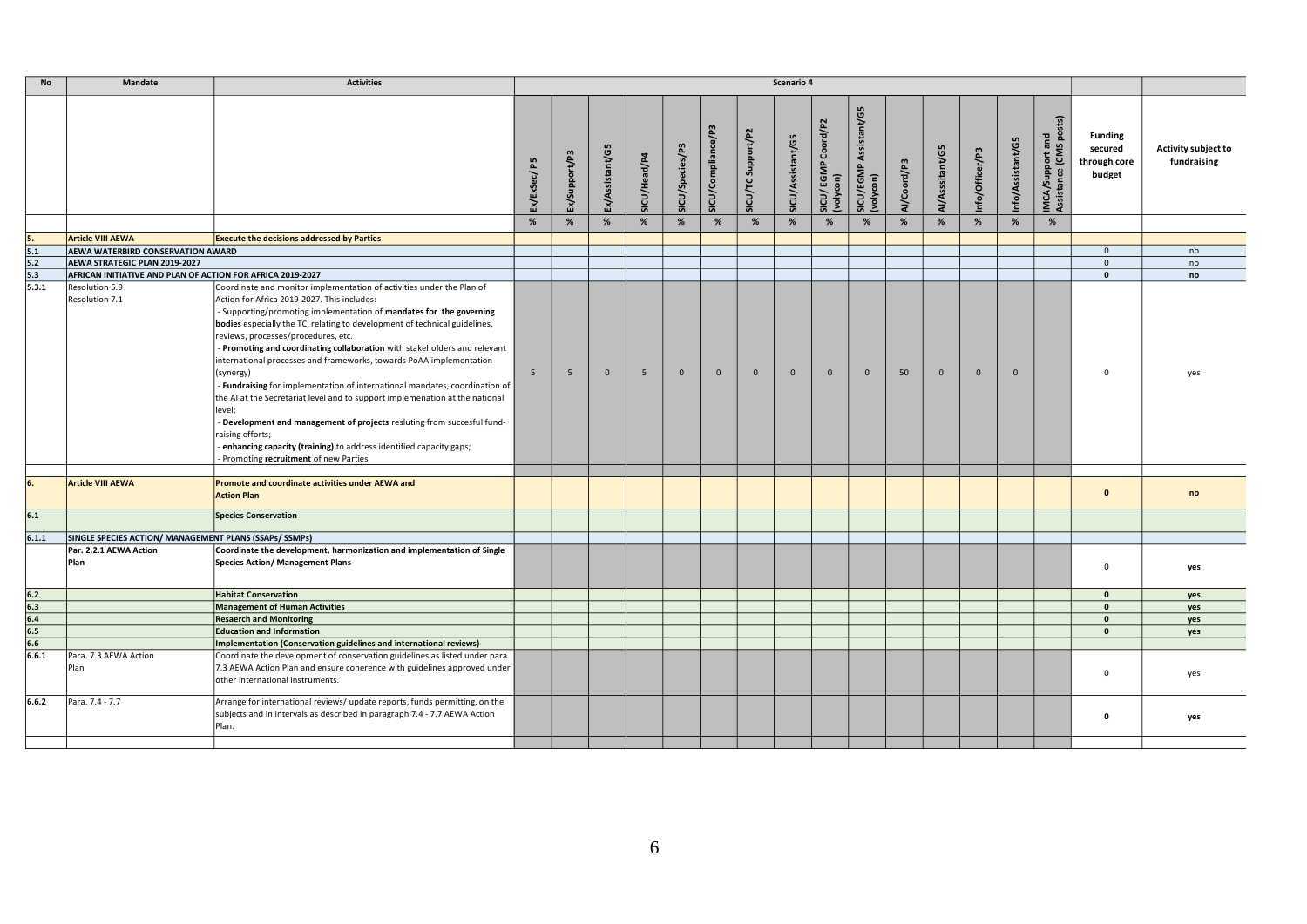| <b>No</b>         | <b>Mandate</b>                                      | <b>Activities</b>                                                                                                                                                                                                                                                       |             |               |                 |              |                 |                    |                    | Scenario 4        |                                  |                                     |             |                 |                 |                   |                                            |                                                     |                                           |
|-------------------|-----------------------------------------------------|-------------------------------------------------------------------------------------------------------------------------------------------------------------------------------------------------------------------------------------------------------------------------|-------------|---------------|-----------------|--------------|-----------------|--------------------|--------------------|-------------------|----------------------------------|-------------------------------------|-------------|-----------------|-----------------|-------------------|--------------------------------------------|-----------------------------------------------------|-------------------------------------------|
|                   |                                                     |                                                                                                                                                                                                                                                                         | Ex/ExSec/P5 | Ex/Support/P3 | Ex/Assistant/G5 | SICU/Head/P4 | SICU/Species/P3 | SICU/Compliance/P3 | SICU/TC Support/P2 | SICU/Assistant/G5 | SICU/ EGMP Coord/P2<br>(volycon) | SICU/EGMP Assistant/G5<br>(volycon) | Al/Coord/P3 | Al/Asssitant/G5 | Info/Officer/P3 | Info/Assistant/G5 | IMCA/Support and<br>Assistance (CMS posts) | <b>Funding</b><br>secured<br>through core<br>budget | <b>Activity subject to</b><br>fundraising |
|                   |                                                     |                                                                                                                                                                                                                                                                         | %           | %             | $\%$            | %            | %               | %                  | $\%$               | %                 | %                                | $\%$                                | %           | %               | %               | %                 | %                                          |                                                     |                                           |
| $\overline{7}$    | <b>Article VIII AEWA</b>                            | Liaise with non-Party Range States, facilitate coordination between Parties<br>and with international and national organizations                                                                                                                                        |             |               |                 |              |                 |                    |                    |                   |                                  |                                     |             |                 |                 |                   |                                            | $\mathbf{0}$                                        | no                                        |
| 8.                | <b>Article VIII AEWA</b>                            | Gather and evaluate information which will further the objectives and<br>implementation of AEWA and arrange for dissemination of such information                                                                                                                       |             |               |                 |              |                 |                    |                    |                   |                                  |                                     |             |                 |                 |                   |                                            | $\mathbf{0}$                                        | no                                        |
| 9.                | <b>Article VIII AEWA</b>                            | Invite the attention of the MOP to matters pertaining to the objectives of<br><b>AEWA</b>                                                                                                                                                                               |             |               |                 |              |                 |                    |                    |                   |                                  |                                     |             |                 |                 |                   |                                            | $\mathbf{0}$                                        | no                                        |
| 10.               | <b>Article VIII AEWA</b>                            | Prepare on annual basis and for each MOP Secretariat reports on the<br>Secretariat work and implementation of AEWA                                                                                                                                                      |             |               |                 |              |                 |                    |                    |                   |                                  |                                     |             |                 |                 |                   |                                            | $\mathbf{0}$                                        | no                                        |
| 11.               | <b>Article VIII AEWA</b>                            | Administer the budget for AEWA and ist conservation<br>fund                                                                                                                                                                                                             |             |               |                 |              |                 |                    |                    |                   |                                  |                                     |             |                 |                 |                   |                                            | $\mathbf{0}$                                        | no                                        |
| 11.1              | <b>SMALL GRANTS FUND</b>                            |                                                                                                                                                                                                                                                                         |             |               |                 |              |                 |                    |                    |                   |                                  |                                     |             |                 |                 |                   |                                            | $\pmb{0}$                                           | no                                        |
| 11.2              | <b>GENERAL TRUST FUND (AWL)</b>                     |                                                                                                                                                                                                                                                                         |             |               |                 |              |                 |                    |                    |                   |                                  |                                     |             |                 |                 |                   |                                            | $\pmb{\mathsf{o}}$                                  | no                                        |
| 11.3              | SECOND TRUST FUND FOR VOLUNTARY CONTRIBUTIONS (AVL) |                                                                                                                                                                                                                                                                         |             |               |                 |              |                 |                    |                    |                   |                                  |                                     |             |                 |                 |                   |                                            | $\mathbf 0$                                         | no                                        |
| 12.               | <b>Article VIII AEWA</b>                            | Provide information for the general public concerning AEWA<br>and ist objectives                                                                                                                                                                                        |             |               |                 |              |                 |                    |                    |                   |                                  |                                     |             |                 |                 |                   |                                            | $\mathbf{0}$                                        | yes                                       |
| $\overline{12.1}$ | IMPLEMENTATION OF THE COMMUNICATION STRATEGY        |                                                                                                                                                                                                                                                                         |             |               |                 |              |                 |                    |                    |                   |                                  |                                     |             |                 |                 |                   |                                            |                                                     |                                           |
| 12.2              | <b>WORLD MIGRATORY BIRD DAY (WMBD)</b>              |                                                                                                                                                                                                                                                                         |             |               |                 |              |                 |                    |                    |                   |                                  |                                     |             |                 |                 |                   |                                            |                                                     |                                           |
| 13.               | <b>Article VIII AEWA</b>                            | Perform such other functions as may be entrusted to it under AEWA or by<br>the MOP                                                                                                                                                                                      |             |               |                 |              |                 |                    |                    |                   |                                  |                                     |             |                 |                 |                   |                                            | $\mathbf{0}$                                        | yes                                       |
| 13.1              | IMPLEMENTATION REVIEW PROCESS                       |                                                                                                                                                                                                                                                                         |             |               |                 |              |                 |                    |                    |                   |                                  |                                     |             |                 |                 |                   |                                            | $\mathbf 0$                                         | yes                                       |
| 13.2              | <b>GOOSE MANAGEMENT PLATFORM COORDINATION</b>       |                                                                                                                                                                                                                                                                         |             |               |                 |              |                 |                    |                    |                   |                                  |                                     |             |                 |                 |                   |                                            | $\mathbf 0$                                         | yes                                       |
|                   |                                                     |                                                                                                                                                                                                                                                                         |             |               |                 |              |                 |                    |                    |                   |                                  |                                     |             |                 |                 |                   |                                            |                                                     |                                           |
| 14.               | <b>Article V AEWA</b>                               | Publish list of focal points and update regularly                                                                                                                                                                                                                       |             |               |                 |              |                 |                    |                    |                   |                                  |                                     |             |                 |                 |                   |                                            | $\mathbf{0}$                                        | no                                        |
|                   |                                                     |                                                                                                                                                                                                                                                                         |             |               |                 |              |                 |                    |                    |                   |                                  |                                     |             |                 |                 |                   |                                            |                                                     |                                           |
| 15.               | <b>Article V and Article VIII</b><br><b>AEWA</b>    | Circulate copies of all national reports to all Parties.<br>Provide support to Parties for the submission of national reports through<br>the online national report system and, funds permitting, arrange for an<br>analysis of the national reports prior to each MOP. |             |               |                 |              |                 |                    |                    |                   |                                  |                                     |             |                 |                 |                   |                                            | $\mathbf{0}$                                        | no                                        |
|                   |                                                     |                                                                                                                                                                                                                                                                         |             |               |                 |              |                 |                    |                    |                   |                                  |                                     |             |                 |                 |                   |                                            |                                                     |                                           |
| 16.               | <b>Article VII AEWA</b>                             | Facilitate the communication between the Technical Committee and<br>individual Parties<br>requiring scientific and/ or technical advice from the Committee<br>Publish a report from the Technical Committee prior to each MOP                                           |             |               |                 |              |                 |                    |                    |                   |                                  |                                     |             |                 |                 |                   |                                            | $\mathbf{0}$                                        | no                                        |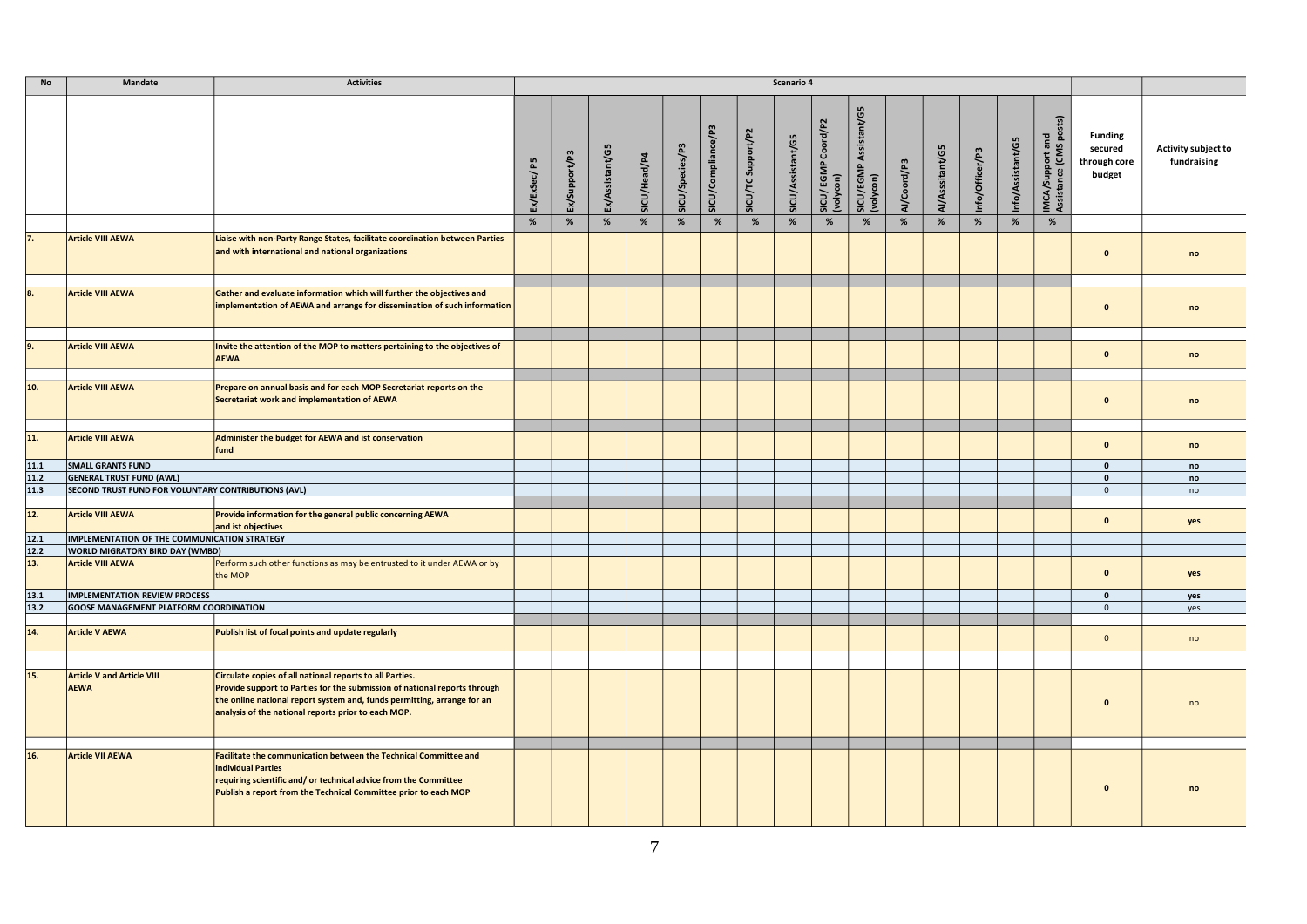| No  | Mandate                | <b>Activities</b>                                                                                                                                                 |    |                             |     |              |                    |                         |                                                                                      | Scenario 4           |                                                         |                                                                |                |                     |                 |                                         |                                                                                |                                                     |                                           |
|-----|------------------------|-------------------------------------------------------------------------------------------------------------------------------------------------------------------|----|-----------------------------|-----|--------------|--------------------|-------------------------|--------------------------------------------------------------------------------------|----------------------|---------------------------------------------------------|----------------------------------------------------------------|----------------|---------------------|-----------------|-----------------------------------------|--------------------------------------------------------------------------------|-----------------------------------------------------|-------------------------------------------|
|     |                        |                                                                                                                                                                   | LO | $\mathbf{m}$<br>5<br>Ex/Sup | ម្ង | SICU/Head/P4 | cies/P3<br>SICU/Sp | / P3<br>SICU/Compliance | $\mathbf{z}$<br>ゝ<br>$\circ$<br>윤<br>$\mathbf{z}$<br><u> ச</u><br><b>ICU/TC</b><br>ഄ | ჱ<br>Ĕ<br>SICU/Assis | d/P2<br>ਨ<br>රි<br><b>EGMP</b><br>SICU/EGN<br>(volycon) | <b>LC</b><br>O<br>sist<br>$\ddot{ }$<br>SICU/EGMF<br>(volycon) | $\overline{P}$ | ssitant/G5<br>Al/As | Info/Officer/P3 | nt/G5<br>istal<br>$\mathbf{v}$<br>fo/A: | $\widehat{a}$<br><u>_8</u><br>/Support and<br>tance (CMS po<br>IMCA,<br>Assist | <b>Funding</b><br>secured<br>through core<br>budget | <b>Activity subject to</b><br>fundraising |
|     |                        |                                                                                                                                                                   | %  | %                           |     | %            | %                  | %                       | %                                                                                    | %                    | %                                                       |                                                                | %              | %                   | %               |                                         |                                                                                |                                                     |                                           |
| 17. | <b>Article IX AEWA</b> | Maintain regular contact with CMS and other relevant international treaties<br>land<br>organisations                                                              |    |                             |     |              |                    |                         |                                                                                      |                      |                                                         |                                                                |                |                     |                 |                                         |                                                                                | $\Omega$                                            | no                                        |
|     |                        |                                                                                                                                                                   |    |                             |     |              |                    |                         |                                                                                      |                      |                                                         |                                                                |                |                     |                 |                                         |                                                                                |                                                     |                                           |
| 18. | <b>Article X AEWA</b>  | Transmit copies of Party propoals for ameendments to the Agreement text<br>or annexes prior to each MOP, as soon as possible after the deadline of sixty<br>days. |    |                             |     |              |                    |                         |                                                                                      |                      |                                                         |                                                                |                |                     |                 |                                         |                                                                                | $\Omega$                                            | no                                        |
|     |                        |                                                                                                                                                                   |    |                             |     |              |                    |                         |                                                                                      |                      |                                                         |                                                                |                |                     |                 |                                         |                                                                                |                                                     |                                           |
|     |                        | <b>TOTAL STAFF ALLOCATION</b>                                                                                                                                     | 40 | 43                          | 100 | 33           | 23                 | 18                      | 63                                                                                   | 68                   | 23                                                      | 68                                                             | 73             | 68                  | 23              | 68                                      |                                                                                |                                                     |                                           |